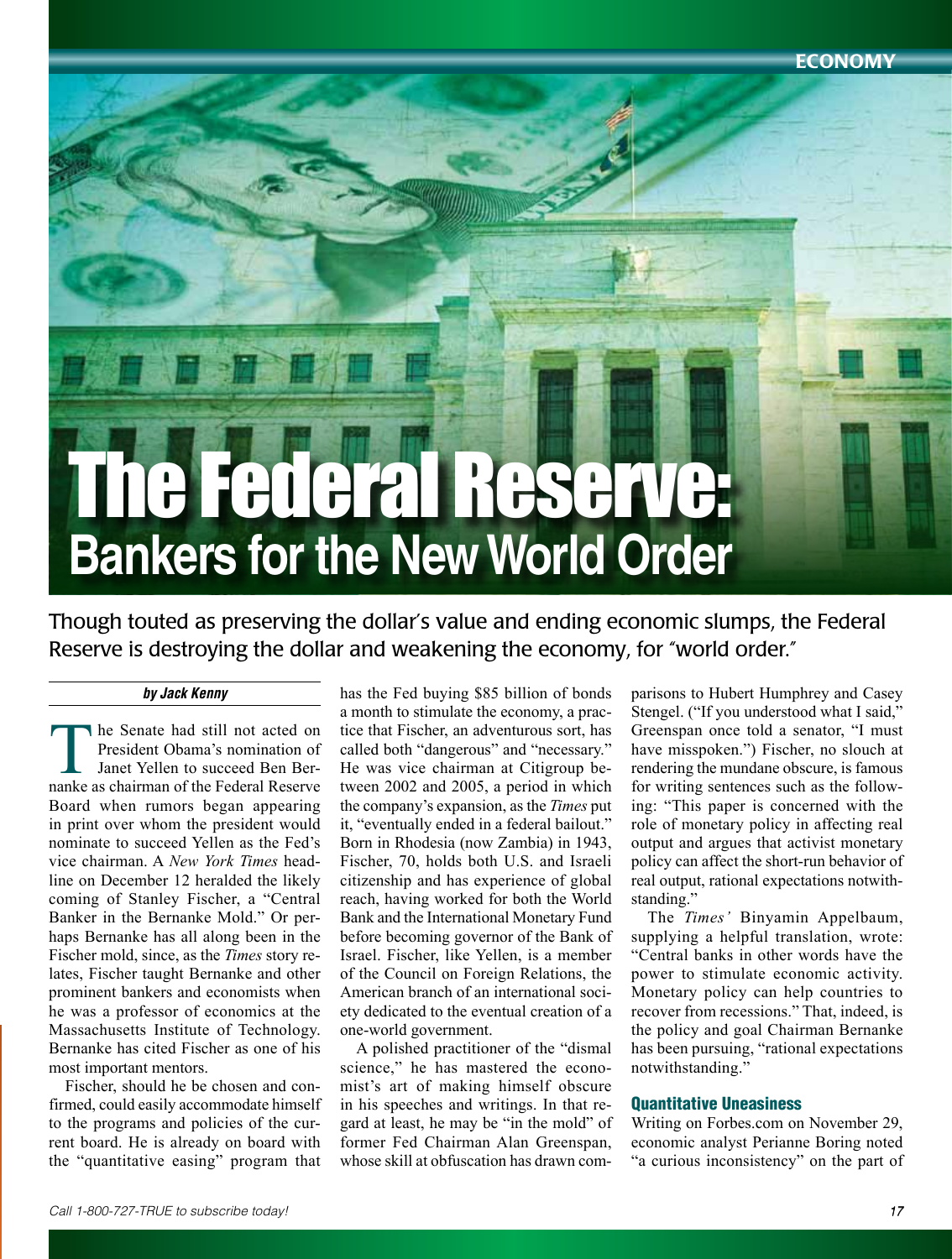

**Stanley Fischer** (left) is the former governor of the Bank of Israel and was chief economist at the World Bank. Outgoing Federal Reserve Chairman Ben Bernanke has called Fischer one of his most important mentors.

the three Republicans who voted to confirm Yellen when her nomination for Fed chairman was before the Senate Banking Committee. (The committee voted 14-8 in favor of confirmation.) All three issued statements later saying they opposed the Fed's quantitative easing policy. Yet Yellen made clear in her testimony to the same committee a week earlier that she supports the policy and plans to continue it. Sen. Joe Manchin of West Virginia, the only Democrat on the committee to vote against the nomination, said he did so because of "her views and beliefs to continue quantitative easing despite the failure to

**In 2008, for example, Congress authorized the spending of \$700 billion to bail out failed U.S. financial institutions under the Troubled Assets Relief Program. Yet a GAO audit of the Fed's TARP purchases showed \$16.2 trillion spent in bailing out banks.**

see any real gains.... You can't spend your way to prosperity and borrow your way out of debt."

Boring also noted the similarity between the Fed's "QE" policy and the banking practices that led to the financial crisis and collapse of 2007-08:

This program has been conducted with virtually no oversight or transparency, so we don't know the exact details, but the Fed is purchasing about \$480 billion a year in mortgaged-backed securities directly from the big banks and putting the

> taxpayer on the hook for them. Excessive exposure to mortgage-backed securities is what had some banks in trouble in 2008, but given the Fed's lack of transparency, it's not clear how risky its purchases are.

Oversight and transparency are precisely what the Federal Reserve does not want,

which is why it has opposed legislation former Rep. Ron Paul (R-Texas) promoted to have the Fed audited by the Government Accountability Office. The bill finally passed the House in 2012, but the Senate did not act on it.

Some aspects of Federal Reserve operations have been regularly audited by the GAO. But the three areas where the law currently does not allow auditing are the swap lines the Fed arranges with other central banks and international financing organizations, deliberations and decisions of monetary policy (i.e., how much to raise and lower interest rates), and purchase and sale of securities made under the Federal Open Market Committee's direction. Bernanke has argued that audits of those activities would threaten the board's independence.

"Because GAO reviews may be initiated at the request of members of Congress," the Fed chairman told the House Financial Services Committee in 2009, "reviews or the threat of reviews in those areas could be seen as efforts to influence monetary decisions."

Or they might be seen as evidence of how impervious the Fed is to any influence by Congress over how many federal dollars it spends or where it spends them. In 2008, for example, Congress authorized the spending of \$700 billion to bail out failed U.S. financial institutions under the Troubled Assets Relief Program. Yet a GAO audit of the Fed's TARP purchases showed \$16.2 trillion — an amount greater than the U.S. annual Gross Domestic Product — spent in bailing out banks in the United States, the United Kingdom, Germany, and Switzerland.

#### The "Dual Mandate"

Created by an act of Congress in December 1913, the Federal Reserve was up and running by the middle of the following year, just before the outbreak of war in Europe. The money supply, and consequently consumer prices, doubled during the war to facilitate the financing of the war efforts of the Allies and, eventually, our own. While the United States was officially neutral, U.S. banks lent billions to England and France, creating a powerful vested interest in the United States in a victory by the Allies. U.S. entry into the war in 1917 helped to ensure that out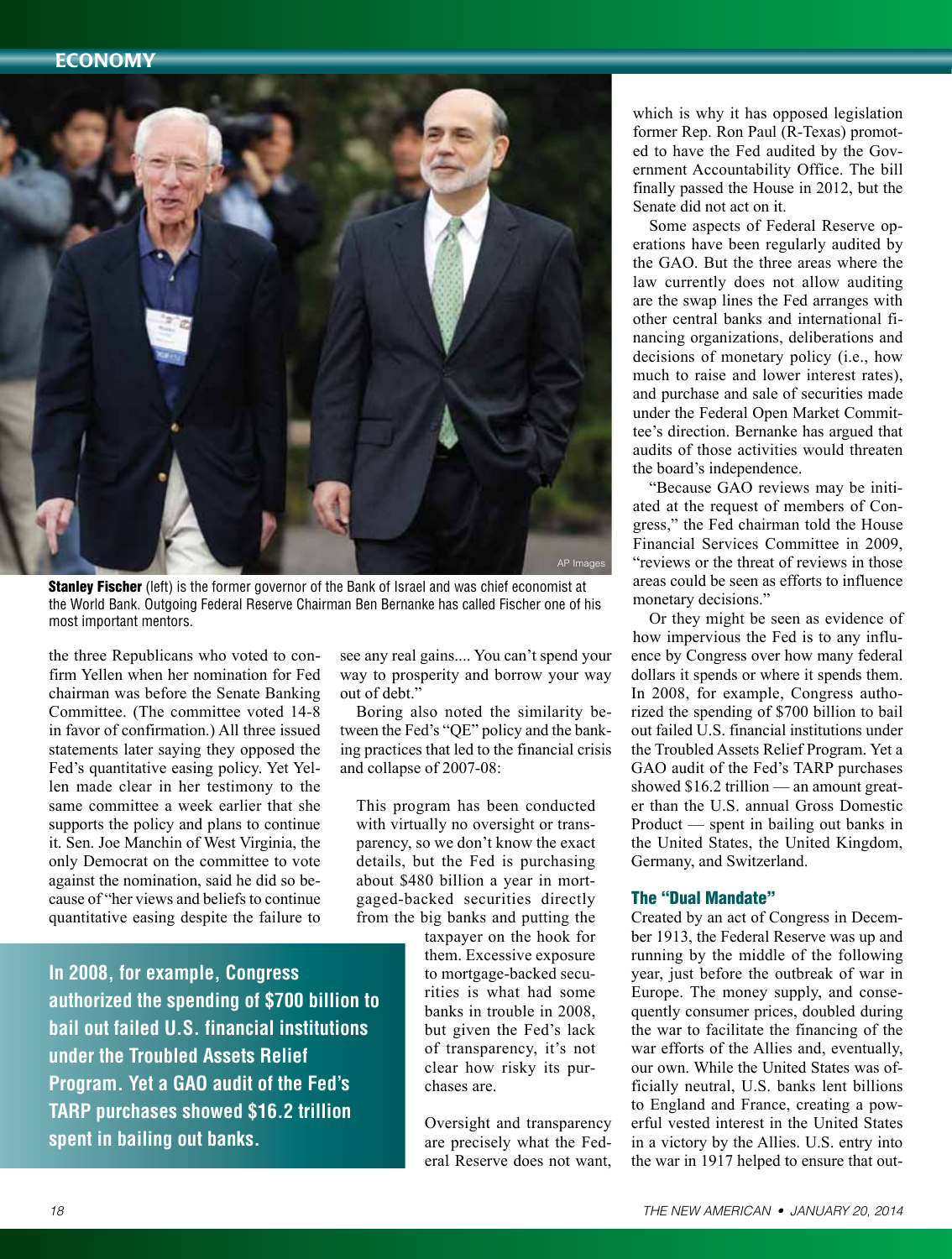come. While leading bankers and arms manufacturers made vast fortunes, the burdens of the war were borne by soldiers on Europe's battlefields and by consumers facing higher prices for the necessities of life. Woodrow Wilson's "war to end all wars" was made possible by the vast expansion of the nation's money supply.

"For those who believe the U.S. entry into World War I was one of the most disastrous events for the U.S. and for Europe in the 20th century," wrote economist Murray Rothbard, "the facilitating of the U.S. entry into the war is scarcely a major point in favor of the Federal Reserve."

Yet the Fed did, indeed, have its reputation enhanced by the war, as economist and author Lester Chandler noted: "A grateful nation now hailed it as a major contributor to winning the war, an efficient fiscal agent for the Treasury, a great source of currency and reserve funds, and a permanent and indispensable part of the banking system."

The Fed still has its original mandate to preserve the value of the U.S. dollar. Its success in that mission can be measured by the fact that it would take 23 of today's U.S. dollars to buy what one dollar bought in 1913. Nevertheless, Congress in 1977 created what is often described as the "dual mandate" by adding job creation to the Fed's responsibilities. Members of Congress might have intended that the currency being protected or the jobs created would be the U.S. dollar and American jobs. But the Fed has a long history of acting in ways contrary to that mission, "rational expectations notwithstanding."

## The London Loyalty

England after World War I was beset with inflation, the inevitable offspring of war. Inflation had weakened the American currency as well, but not nearly as much as it had devastated the British pound. And the stockpile of gold in the United States was still large and growing. The higher prices of British goods made them less competitive than American products in world markets. As the pound weakened, the prices people in the United Kingdom had to pay for imported goods got higher, while the prices received for their exports went down. The banking powers of both countries devised a cure for Britain's affliction, and it would come at the expense of American consumers.

Benjamin Strong, head of the Federal Reserve Bank of New York, held frequent meetings throughout the 1920s with Montagu Norman, governor of the Bank of England. The Bank of England provided Strong with a private office and a secretary during his frequent visits to London. The heads of the central banks of France



J.P. Morgan, Jr. was heir to the financial empire known as the "House of Morgan" and a founding member of the Council on Foreign Relations.

and Germany were sometimes included in the meetings, which Norman's biographer, John Hargrave, described as "more secret than any ever held by Royal Arch Masons or by any Rosicrucian Order."

On July 1, 1927, the British ship *Mauretania* docked in New York, with two significant passengers aboard. Montagu Norman was accompanied by Hjalmar Schacht, head of the German Reichsbank. "The secrecy of the meeting," wrote economist and historian John Kenneth Galbraith, "was extreme and to a degree ostentatious. The names of neither of the great bankers appeared on the pas-

> senger list. Neither on arriving met with the press."

They were joined in New York by Charles Rist, the deputy governor of the Banque de France. All three went into conference with Strong to discuss the weak reserve position of the Bank of England. As Galbraith related:

This the bankers thought could be helped if the Federal Reserve System would ease interest rates, encourage lending. Holders of gold would then seek higher returns from keeping their metal in London. And, in time, the higher prices in the United States would ease the competitive position of British industry and labor.

Simply put, the Fed would engender inflation in the United States to make American-made products less competitive in world markets than England's. And by lowering interest rates, the central bank was encouraging investors to borrow money here at a low rate and invest it where it would bring a higher return. U.S. dollars and gold would flow to London.

"The purpose of inviting the Germans and French to the meeting was to enlist their agreement to create inflation in their countries as well," wrote G. Edward Griffin in *The Creature From Jekyll Island*. "Schacht and Rist would have no part of it and left the meeting early, leaving Strong and Norman to work out the final details between them."

The New York bank was the key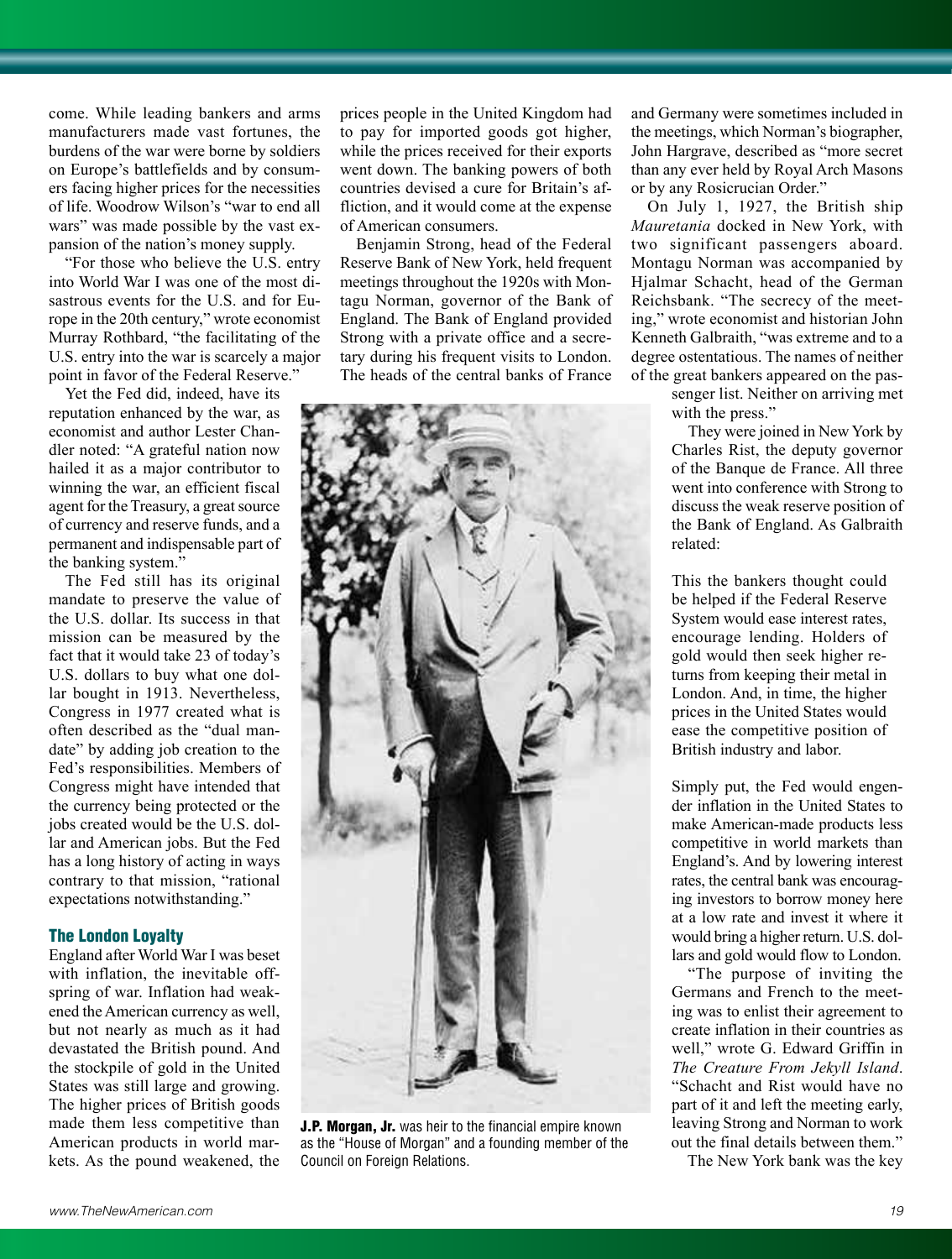# Economy

member of the Federal Reserve System, due to the presence there of so many of the nation's leading financiers. The most powerful of all bankers was J.P. Morgan, Jr., whose financial empire was rooted in London. His family business had been saved by the Bank of England. He insisted that his junior partners demonstrate a "loyalty to England." Morgan was also a leading light in the Council on Foreign Relations. And Benjamin Strong was very much a Morgan man, having been head of Morgan's Banker's Trust Company and one of the half-dozen men at the secret meeting at Jekyll Island where the plans for the creation of the Federal Reserve were hatched.

That Strong was instrumental in carrying forth a plan to bail out England at America's expense is hardly surprising. As Rothbard put it: "In short, the American public was nominated to suffer the burdens of inflation and subsequent collapse in order to maintain the British government and the British trade union movement in the style to which they insisted on becoming accustomed."

Before he served on the board of the J.P. Morgan Company and later became chairman of the Federal Reserve, Alan Greenspan was an unabashed champion of the gold standard and a frequent critic of central bank policies. In 1966, he wrote about the Fed's contribution to the stock market crash of 1929 and the depression that followed.

When business in the United States underwent a mild contraction in 1927, the Federal Reserve created more paper reserves in the hope of forestalling any possible bank reserve shortage. More disastrous, however, was the Federal Reserve's attempt to assist Great Britain who had been losing gold to us.... The "Fed" succeeded; it stopped the gold loss, but it nearly destroyed the economies of the world in the process. The excess credit which the Fed pumped into the economy spilled over into the stock market — triggering a fantastic speculative boom.... As a result, the American economy collapsed.

## Arming Germany Between the Wars As the depression deepened, according



"Black Thursday": There was panic on Wall Street and elsewhere in the country when the stock market "crashed" on October 24, 1929.

to liberal mythology, President Herbert Hoover clung foolishly and desperately to free market policies until Franklin Roosevelt came in and saved the nation with the New Deal. In fact, as Griffin pointed out, "Herbert Hoover launched a multitude of government programs to bolster wage rates, prevent prices from dropping, prop up failing firms, stimulate construction, guarantee home loans, protect the depositors, rescue the banks, subsidize the farmers, and provide public works." Roosevelt's New Deal brought more of the same. The Fed attempted to "prime the pump" with fresh infusions of new dollars, but an economy burdened by new bureaucracies and more regulations, subsidies, and taxes remained in a drought. It was not until the end of the 1930s and the outbreak of another war in Europe that American industry geared up for wartime production and the depression came to an end.

The Fed's expansion of the money supply between the two world wars resulted in at least one significant accomplishment, however. It made possible massive loans to nations unable to pay them back. The restructuring of Germany's WWI reparation payments under the Dawes Plan of 1924 had opened up new opportunities for American bankers. In 1931, a consortium of American banks, worried about their investments in Germany, persuaded the German government to accept a loan of nearly \$500 million to prevent a default. American dollars continued to flow into Germany after Hitler's National Socialist Party came into power. New formulas contrived at debt conferences in Berlin made it easier for German companies to borrow from American banks. On behalf of its banker clients, Sullivan and Cromwell, the largest U.S. law firm, floated the first American bonds issued by the giant German steelmaker Krupp, A.G. When Germany defaulted on its debts midway through the decade, American investors lost billions.

One aspect of the New Deal that has been largely forgotten in our time is that one of President Roosevelt's first acts in 1933 was to ban the private possession of gold. Paper dollars were no longer redeemable in gold, and what gold people possessed was contraband, with the legal requirement that it be exchanged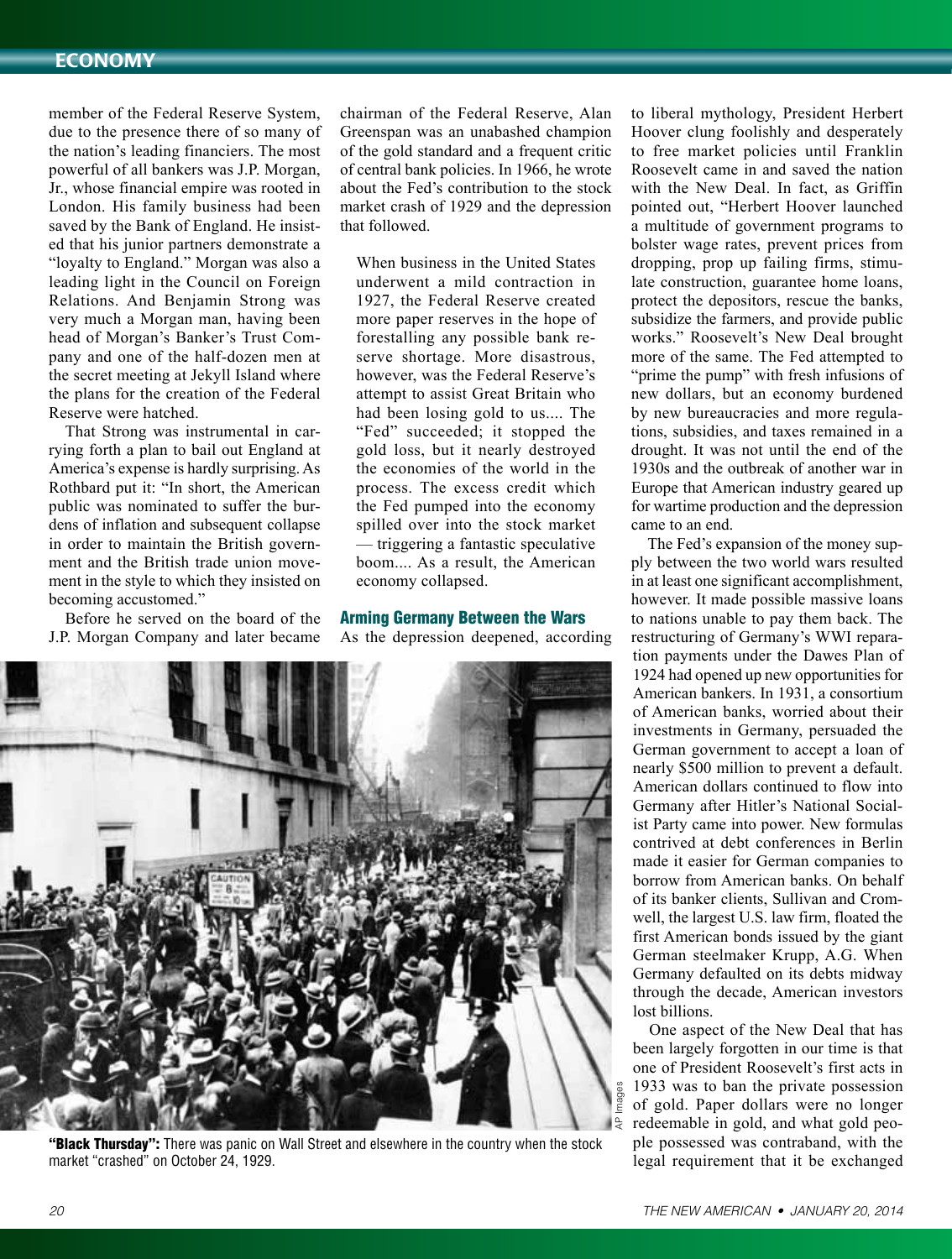for paper money. The ban was not lifted until January 1, 1975, by which point paper dollars had been devalued to the point where few Americans had enough of them to buy an appreciable amount of gold. Besides, after more than 40 years of its prohibition, people were used to the banishment of gold and had come to think of money only as the Federal Reserve Notes, backed only by the "full faith and credit of the United States."

#### Toward a New World Currency

Near the end of World War II, 730 delegates from 44 nations spent three weeks in July 1944 at the United Nations Monetary and Financial Conference held in Bretton Woods, New Hampshire. The financiers and politicians at the conference agreed to rules and procedures to regulate the international monetary system and created two new UN agencies: the International Monetary Fund and the International Bank for Reconstruction and Development, now part of the World Bank. The delegates also agreed to maintain a unified exchange rate by tying their currencies to the U.S. dollar.

The agreement became the first step in an ongoing effort to create a single currency for a one-world government. The IMF and World Bank, James Perloff wrote in *The Shadows of Power*, were proposed years earlier by the Economic and Finance Group of the Council on Foreign Relations. Perloff noted British author A.K. Chesterton's observation that the new agencies "were not incubated by hard-pressed Government engaged in waging war, but by a Supranational Money Power which could afford to look ahead to the shaping of a post-war world that would serve its interests." Socialist economist John Maynard Keynes of England, a leading figure at the conference, proposed a world currency, but the idea was rejected at the time.

On August 15, 1971, President Richard Nixon closed "the gold window" to the world, declaring that foreign-held U.S. dollars would no longer be redeemable in gold. That made the dollar fully a "fiat currency" and effectively ended the system created at Bretton Woods. But a single world currency has remained a long-term goal of world economic planners. Johannes Witteveen, a former head of the International Monetary Fund, said in 1975 that the IMF should become "the



Gold outlawed: An unidentified man turns in \$35,000 in gold in exchange for paper currency after private ownership of gold was banned by the U.S. government in March 1933.

exclusive issuer of official international reserve assets." In the Fall 1984 issue of the CFR's flagship publication, *Foreign Affairs*, Richard N. Cooper wrote:

A new Bretton Woods conference is wholly premature. But it is not premature to begin thinking about how we would like international monetary agreements to evolve in the remainder of this century. With this in mind, I suggest a radical alternative scheme for the next century: *the creation of a common currency for all the industrial democracies, with a common monetary policy and a joint Bank of Issue to determine that monetary policy....* How can independent states accomplish that? They need to turn over the determination of monetary policy to a supranational body.

[Emphasis in original.]

Cooper, who had been under secretary of state for economic affairs in the Carter administration, acknowledged that the American public would not likely accept the idea that countries with oppressive autocratic regimes should have a hand in determining monetary conditions in the United States. But perhaps over time, Americans could overcome their aversion to autocracy and oppression. "For such a bold step to work at all," he wrote, "it presupposes a convergence of values."

The idea of a one-world currency was even endorsed in the 1980s by conservative icon Ronald Reagan. At an economic summit in Williamsburg, Virginia, in 1983, Reagan declared: "National economies need monetary coordination mechanisms, and that is why an integrated world economy needs a common monetary standard.... But no national currency will do — only a world currency will work."

An essential feature of national sovereignty is the ability of a nation to control its own currency. A world currency would strike at the heart of that sovereignty, as the member-states of the European Union must know and as

**The Fed still has its original mandate to preserve the value of the U.S. dollar. Its success in that mission can be measured by the fact that it would take 23 of today's U.S. dollars to buy what one dollar bought in 1913.**